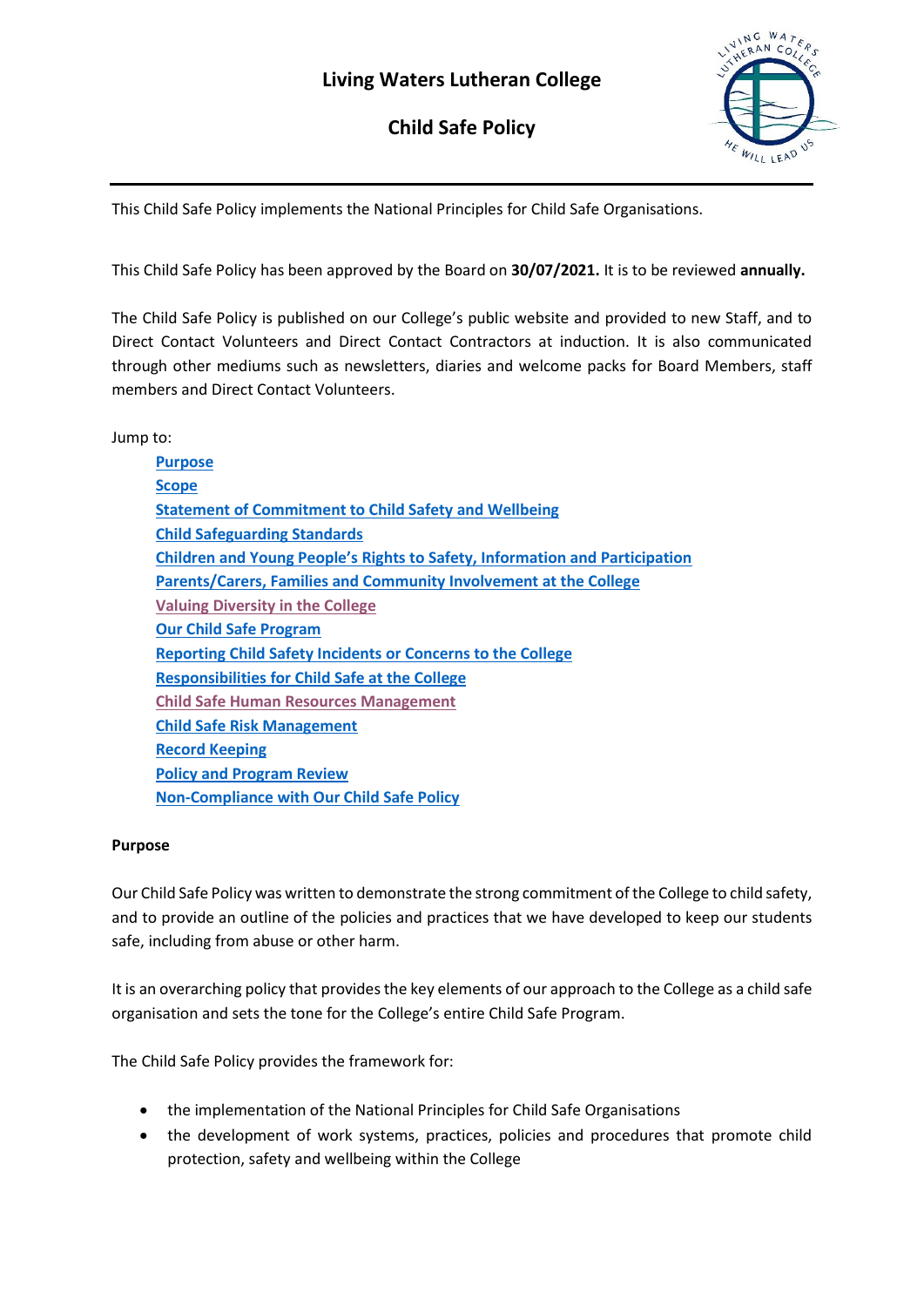- the creation of a safe and supportive College environment and a positive and robust child safe culture
- the promotion and open discussion of child safety issues within the College and
- compliance with all laws, regulations and standards relevant to child protection and child safety in WA.

## <span id="page-1-0"></span>**Scope**

The College's Child Safe Policy applies to all adults in the College, including Staff, Volunteers, Contractors, External Education Providers, parents/guardians and other family members. This policy applies in all College environments, both physical and online, and on-site and off-site College grounds (e.g. camps and excursions).

## <span id="page-1-1"></span>**Statement of Commitment to Child Safety and Wellbeing**

All children and young people who come to Living Waters Lutheran College have a right to feel and be safe. We are committed to providing a child safe and child friendly environment, where children and young people are safe and feel safe, and are able to actively participate in decisions that affect their lives.

We have a zero tolerance for child abuse and other harm and are committed to acting in students' best interests and keeping them safe from harm.

The College regards its child safe responsibilities with the utmost importance and as such, is committed to providing the necessary resources to ensure compliance with all relevant child protection laws and regulations and maintaining a child safe culture.

Each member of the College has a responsibility to understand the important and specific role that they play individually and collectively to ensure that the wellbeing and safety of all students is at the forefront of all that they do and every decision that they make.

The College's Statement of Commitment to Child Safety has been designed to reflect the National Principles for Child Safe Organisations.

#### <span id="page-1-2"></span>**Children's Rights to Safety, Information and Participation**

Living Waters Lutheran College is a child safe and child-centred organisation. Our environment is friendly and welcoming to all children and young people.

We actively seek to include students in decisions that affect them. This includes decisions about organisational planning, delivery of services, management of facilities, and classroom learning and assessment environments.

We ensure students know about their rights to safety, information and participation. We recognise the importance of friendships and support from peers. We actively seek to understand what makes students feel safe in our organisation and regularly communicate with students about what they can do if they feel unsafe.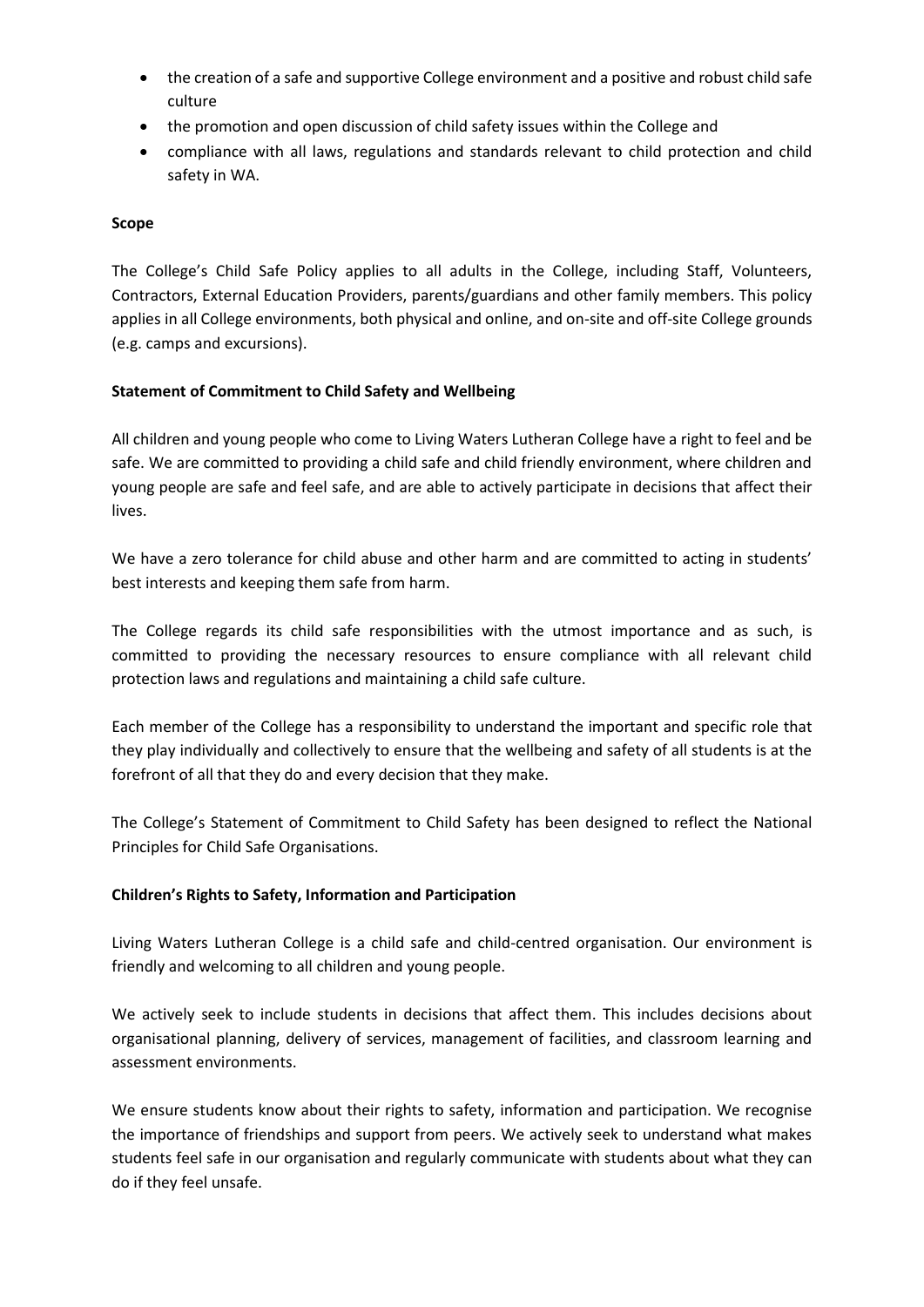# <span id="page-2-0"></span>**Parents/Carers, Families and Community Involvement at the College**

The College recognises that parents and carers have the primary responsibility for the upbringing and development of their children. We ensure they participate in decisions affecting their children.

We ensure families and relevant communities know about the College's operations and policies, including its Child Safe Policy and Child Safe Codes of Conduct, record keeping practices, risk management, and complaints and investigation processes.

We actively seek to include families and relevant communities in decisions about organisational planning, delivery of services, management of facilities, and classroom learning and assessment environments.

We build cultural safety at the College through partnerships with relevant communities.

## <span id="page-2-1"></span>**Valuing Diversity in the College**

Our College values diversity and does not tolerate any discriminatory practices. To achieve this, we:

- support the cultural safety, participation and empowerment of Aboriginal and Torres Strait Islander students and their families
- support the cultural safety, participation and empowerment of students from culturally and/or linguistically diverse backgrounds and their families
- welcome students with disability and their families and act to promote their participation
- welcome students and families of diverse sexuality and act to promote their participation
- seek to recruit a workforce that reflects a diversity of cultures, abilities and identities
- ensure all Staff, Direct Contact Volunteers and Direct Contact Contractors have training about Aboriginal and Torres Strait Islander cultures, disability, culturally and/or linguistically diverse backgrounds, and those with particular experiences or needs
- have a physical environment that actively celebrates diverse cultures and recognises cultural difference
- commit to ensuring our facilities promote the inclusion of students of all abilities.

#### <span id="page-2-2"></span>**Our Child Safe Program**

Living Waters Lutheran College is committed to the effective implementation of our Child Safe Program and ensuring that it is appropriately reviewed and updated. We adopt a risk management approach by identifying key risk indicators and assessing child safety risks based on a range of factors including the nature of our College's activities, physical and online environments and the characteristics of the student body.

Our Child Safe Program relates to all aspects of protecting children from abuse, grooming and other harm and establishes work systems, practices, policies and procedures to protect children from abuse and to promote a child safe environment. It includes:

• Child Safe Codes of Conduct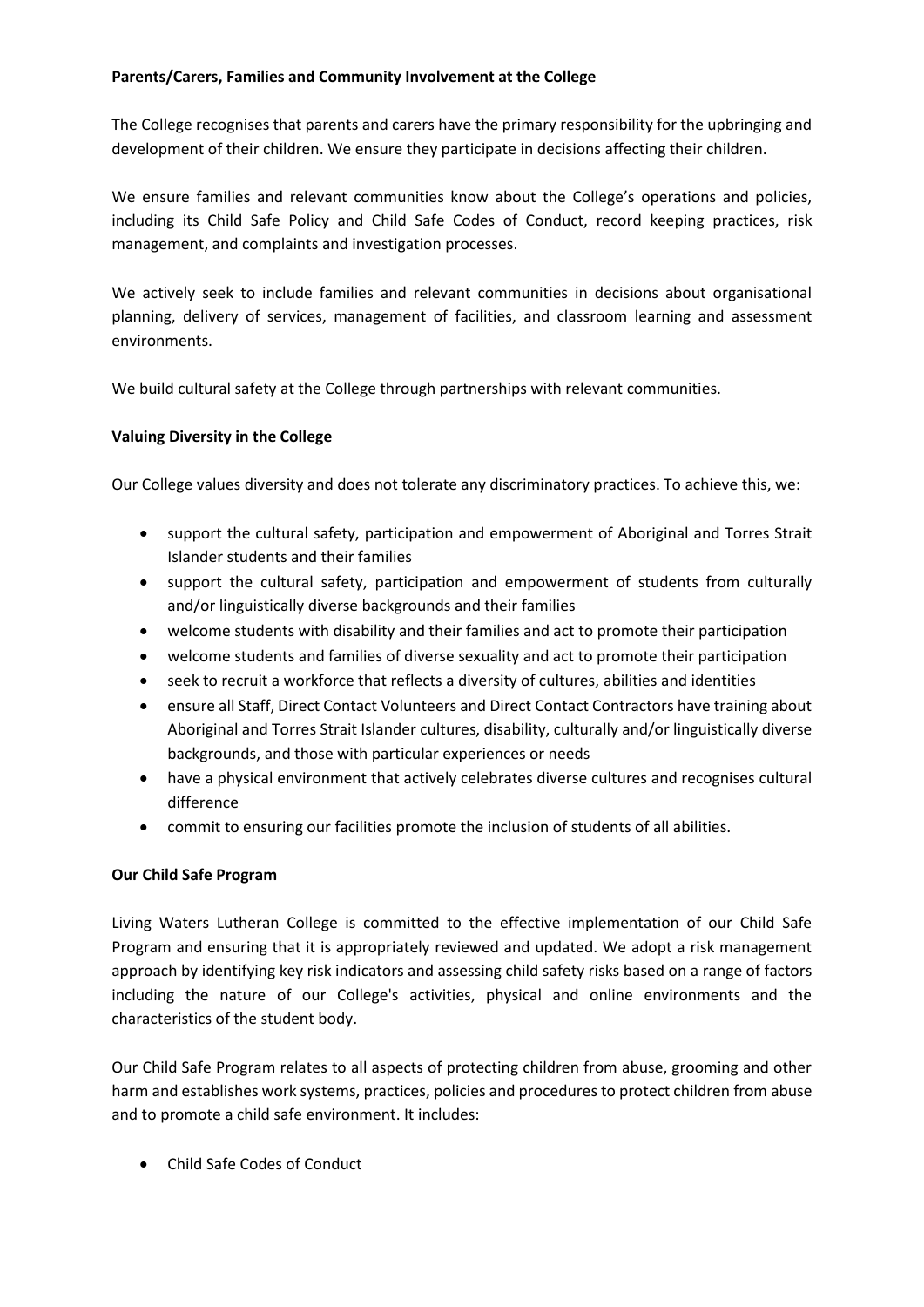- clear information as to what constitutes child abuse, grooming and other harm and associated key indicators of child abuse, grooming and other harm
- clear procedures for responding to and reporting child safety incidents or concerns internally, and for responding incidents or allegations of child abuse, grooming or other harm
- strategies to support, encourage and enable Staff, Volunteers, Third Party Contractors, External Education Providers, parents/guardians and students to understand, identify, discuss and report child safety matters
- procedures for recruiting and screening members of the Executive Team, Staff, Volunteers and Contractors
- procedures for reporting to external agencies, including Mandatory Reporting to CPFS and Reporting to Police
- pastoral care strategies designed to empower students and keep them safe
- strategies to support and encourage the participation and inclusion of Aboriginal and Torres Strait Islander students, students from culturally and/or linguistically diverse backgrounds and students with disability
- child safe training
- information regarding the steps to take after a disclosure of abuse, grooming or other harm to protect, support and assist children
- guidelines with respect to record keeping and confidentiality
- policies to ensure compliance with all relevant laws, regulations and standards (including the National Principles for Child Safe Organisations)
- a system for continuous review and improvement.

As a part of Living Waters Lutheran College induction process, all Staff as well as Direct Contact Volunteers and Direct Contact Contractors are required to complete induction in our child safe policies, practices and procedures. All Staff, as well as Direct Contact Volunteers and Direct Contact Contractors also receive refresher and ongoing child safe training at least annually.

Staff, Direct Contact and Regular Volunteers, and Direct Contact and Regular Contractors are supported and supervised by the College's Child Safety Contact Officers and Executive Team to ensure that they are compliant with the College's approach to child safety.

# <span id="page-3-0"></span>**Reporting Child Safety Incidents or Concerns to the College**

Our Child Safe Program provides detailed guidance for Staff, Volunteers and Contractors on how to identify key indicators of child abuse, grooming and other harm and how to report child safety incidents or concerns internally at the College. It also contains detailed procedures with respect to the reporting of child safety incidents or concerns to relevant external authorities.

Students at the College are provided with information about and encouraged to use multiple pathways to raise child safety incidents or concerns about or at the College. These include informal and formal ways, an 'anonymous' way, and through external child advocacy or child safety organisations.

Parents/guardians, family members and other community members who have child safety concerns or who suspect that a child or young person associated with the College may be subject to abuse, grooming or other harm can contact: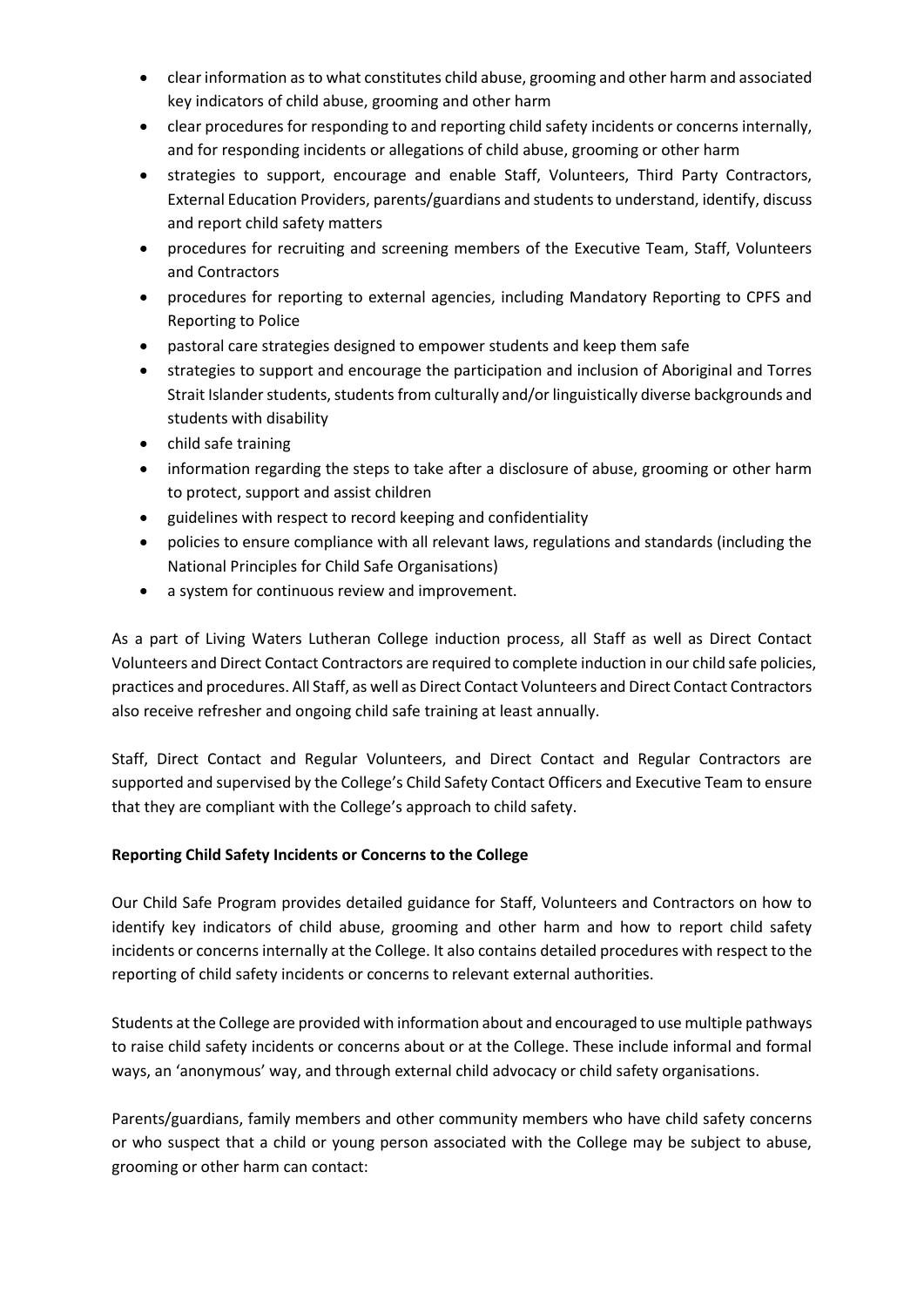- the **Principal Francois Pienaar**, by phoning 0433583114 or emailing fpienaar@livingwaters.wa.edu.au, or
- if the concern relates to the Principal, the Chair of the Board on [board@livingwaters.wa.edu.au](mailto:board@livingwaters.wa.edu.au)

Students, parents/guardians, family members and other community members can also raise child safety incidents or concerns through the College's Complaints Handling Policy.

Any person can also contact the Principal, or Chair of the Board if they have concerns regarding the College's leadership in relation to child safety.

Communications will be treated confidentially on a "need to know basis".

Whenever there are concerns that a child or young person is in immediate danger the Police should be called on 000.

# **Responsibilities for Child Safe at the College**

Child Safe is everyone's responsibility. All adults in the College have a shared responsibility for contributing to the safety and protection of students. Specific responsibilities include:

# <span id="page-4-0"></span>**The College's Child Safety Contact Officers**

A number of senior staff members are nominated as the College's Child Safety Contact Officers. Our Child Safety Contact Officers receive additional specialised training with respect to child safety and protection issues. They are a point of contact for raising child safety concerns within the College. They are also responsible for championing child safe within the College and assisting in coordinating responses to child safety incidents.

# **Contact details for our Child Safety Contact Officers are set out below:**

| Name               | Position               |  | Contact No         | <b>Email Address</b>             |
|--------------------|------------------------|--|--------------------|----------------------------------|
| Craig Gough        | Chaplain - Exec Member |  | 0438 593 112       | cgough@livingwaters.wa.edu.au    |
| Vernishia Wheatley | and<br>Student         |  | Family   9593 9504 | vwheatley@livingwaters.wa.edu.au |
|                    | Counsellor             |  |                    |                                  |

# **The Principal**

The Principal is responsible, and will be accountable for, the operational management of the College, and the Child Safe Program. The Principal is responsible for taking all practical measures to ensure that this Child Safe Policy and the College's Child Safe Program is implemented effectively and that a strong and sustainable child safe culture is maintained within the College.

The Principal has additional child safe responsibilities, such as being a first point of contact for all child safety concerns or queries for the wider community and coordinating the College's response to child safety incidents in consultation with the Executive Team and the Board.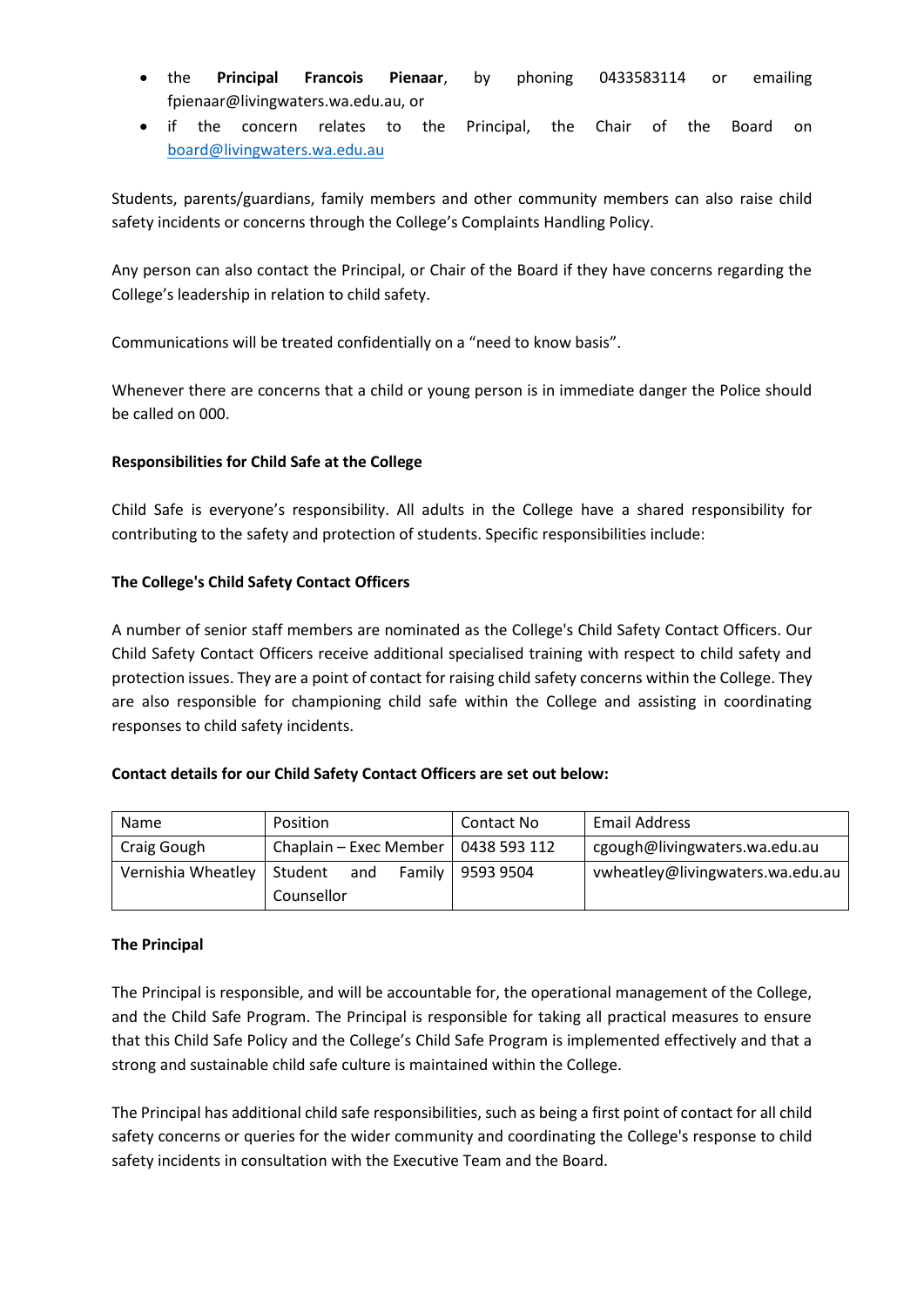#### **Board**

The Board is responsible for approving our Child Safe Program and ensuring that the College has appropriate resources to effectively implement the National Principles for Child Safe Organisations and our Child Safe Program.

## **The Board's Child Safe Champion**

One member of the Board is appointed or identified as a Child Safe Champion. The Child Safe Champion is responsible for ensuring that a child safe culture is prioritised, modelled and championed at the Board level of the College.

## **The College Executive Team**

Each member of the College Executive Team is required to ensure that appropriate resources are made available in their area of operations to allow the College's Child Safe Program to be effectively implemented within the College, and to support the Principal in the practical application of the College's child safe strategies, policies, procedures and work systems.

## **Staff Members**

All Staff are required to comply with our Child Safe Policy and Child Safe Codes of Conduct, be familiar with our Child Safe Program and understand their legal obligations with respect to the reporting of child abuse, grooming and other harm, and Working with Children Checks. It is each individual's responsibility to be aware of key indicators of abuse, grooming and other harm, to be observant, and to raise all child safety incidents and concerns with one of the College's Child Safety Contact Officers.

#### **Volunteers**

All Volunteers at the College are responsible for contributing to the safety and protection of students in the College environment.

All Direct Contact and Regular Volunteers are required to comply with our Child Safe Policy and Child Safe Codes of Conduct and understand their legal obligations with respect to the reporting of child abuse, grooming and other harm.

It is each individual's responsibility to be aware of key indicators of child abuse, grooming and other harm, to be observant, and to raise all child safety concerns with one of the College's Child Safety Contact Officers.

#### **Contractors**

All Contractors engaged by the College are responsible for contributing to the safety and protection of students in the College environment.

All Direct Contact and Regular Contractors engaged by the College are required to comply with our Child Safe Policy and Child Safe Codes of Conduct and understand their legal obligations with respect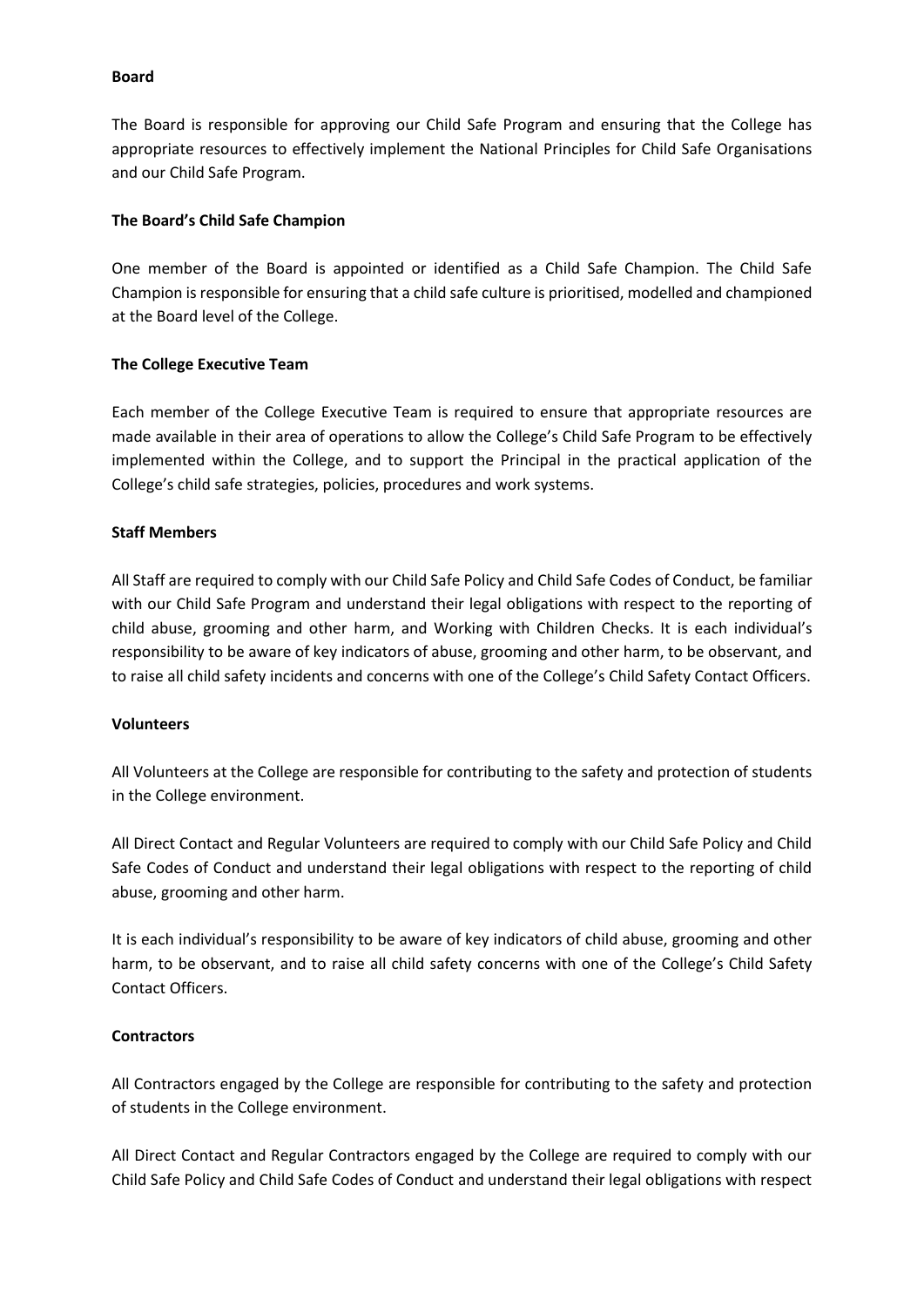to the reporting of child abuse, grooming and other harm. The College may include this requirement in the written agreement between it and the Contractor.

Direct Contact and Regular Contractors may include, for example, maintenance and building personnel, consultants, casual teachers, tutors, sports coaches and College cleaners. This also includes peripatetic music teachers and other extra-curricular teachers and instructors who are engaged by students and their families directly, rather than the College, but have an agreement with the College to use the College's facilities.

## **External Education Providers**

An External Education Provider is any organisation that the College has arranged to deliver a specified course of study that is part of the curriculum, to a student or students enrolled at the College. The delivery of such a course may take place on College premises or elsewhere.

All External Education Providers engaged by the College are responsible for contributing to the safety and protection of students in all College environments. All External Education Providers engaged by the College are required by the College to comply with our Child Safe Policy and our Child Safe Codes of Conduct. Living Waters Lutheran College may include this requirement in the written agreement between it and the External Education Provider.

## <span id="page-6-0"></span>**Child Safe Human Resources Management**

Living Waters Lutheran College applies best practice standards in the recruitment and screening of Staff and Direct Contact Volunteers. Our recruitment procedures comply with the College's Child Safe Human Resources Management and ensure that all reasonable steps are taken to engage the most suitable and appropriate people to work with children and young people. All Staff, Direct Contact Volunteers and Direct Contact Contractors are required to maintain a valid Working with Children Check.

The College ensures that the College Executive Team, Staff and Direct Contact Volunteers and Direct Contact Contractors undergo child safe induction, and ongoing education and training as part of our commitment to safeguarding children from harm.

Staff, Direct Contact Volunteers and Direct Contact Contractors are subject to regular supervision and performance monitoring whilst engaging with students.

The College ensures that professional development programs for Staff include child safe education and training programs.

# <span id="page-6-1"></span>**Child Safe Risk Management**

The College recognises the importance of a risk management approach to minimising the potential for child abuse or harm to occur and we use this information to inform our policies, procedures and activity planning.

The College has developed a comprehensive Risk Management Program to assist in the identification, assessment and management of child safety risks in all College environments.